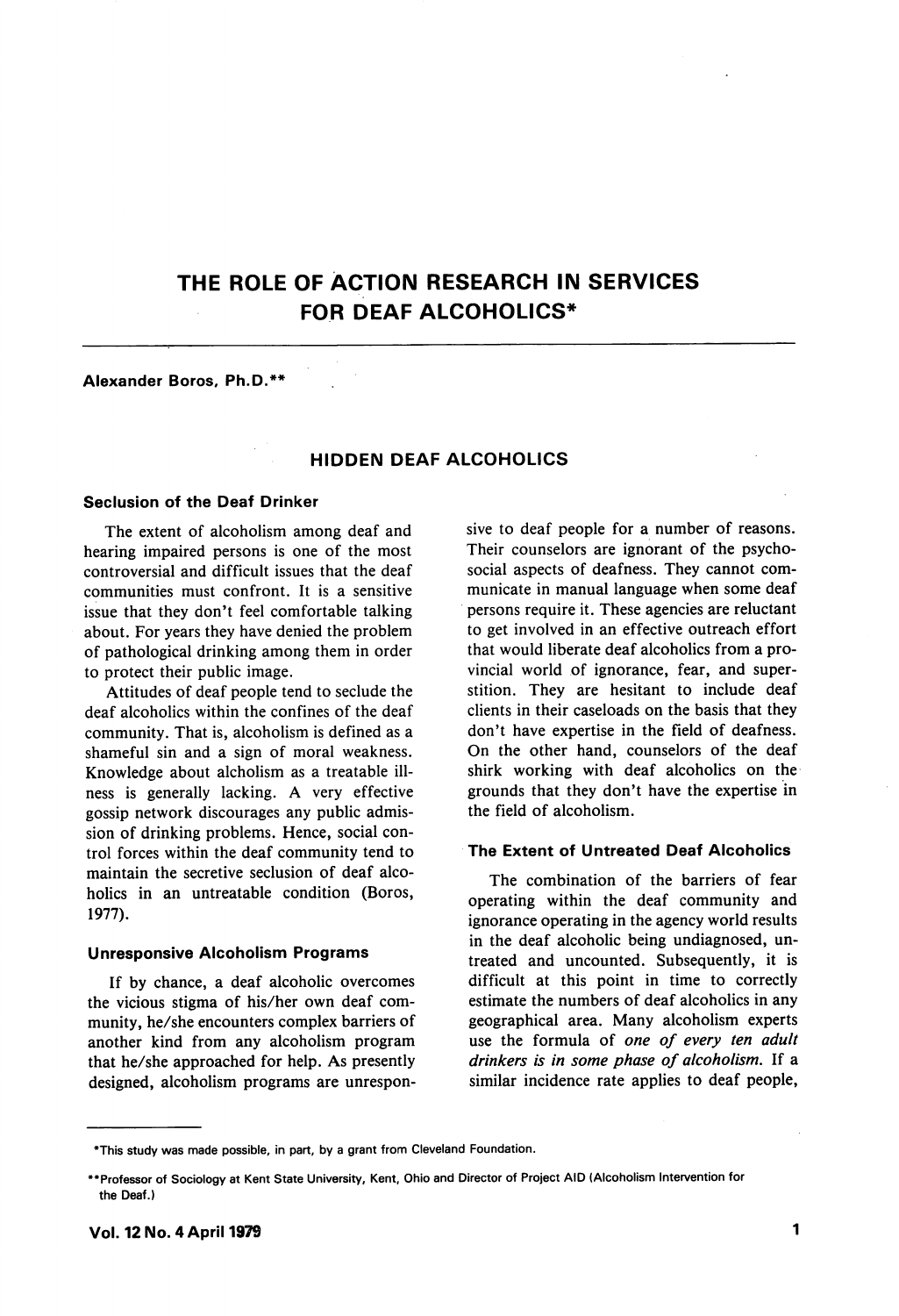for example, then an area where there are about 18,000 drinking deaf adults, then there should be about 1800 deaf alcoholics present there, also. Since large numbers of deaf alco holics are not reported to be in treatment, one can conclude one of two possibilities: (1) the rate of alcoholism among deaf people is non existent or (2) large numbers of deaf alcoholics are struggling without the help of community agencies. The assumption of this paper follows the second deduction, pointing to the tragedy of undiscovered and untreated deaf alcoholics. The following discussion is aimed at showing how action research can improve services for deaf alcoholics through a special need assess ment study design.

## INNOVATING SERVICES WITH ACTION RESEARCH

Since both the deaf community and agen cies are hesitant to assume responsibility for helping the deaf alcoholic, a strategy that necessarily involves them in the assessment process has the best chance of arriving at a per manent solution. Action research was derived principally from the work of Kurt Lewin. This technique provides an orderly framework for problem-solving that relies upon actual obser vations (Isaac, 1971). It is flexible and adap tive, allowing for changes during the trial period. Its objective is situational and its sam ple is restricted and unrepresentative. Reliabili ty and validity measures are difficult to obtain; however, it does involve a self-study procedure. People who are to take action participate in the research process. That is, the action-research group diagnoses its own difficulties, collects information to help make necessary changes, and after the changes have been made, evalu ates their effectiveness. (Weiss, 1972).

Currently, this action research model is be ing used in a study of Northeast Ohio by Pro ject AID. Prior to implementing an action research design, a number of assumptions were made (1) that agency personnel require valid and comprehensive information about the need for new services to deaf clients (2) that practitioners will cooperate with this needassessment action research effort (3) that

agency personnel will accept help in communi cating with deaf clients when it was deemed necessary (4) that agency personnel will reallocate their resources to improve program ming of deaf alcholics once they are convinced that there is a dire need to do so.

The goals of this action study, then are:

- (1) Determine the need assessment: (a) to services of alcoholism treatment pro grams (b) to discover the numbers of untreated deaf clients.
- (2) Provide data to alcoholism agency per sonnel in order that any needed new programs can be designed to be more responsive to the verified problems of unserved deaf alcoholics.

Next, the six basic parts of this action research design are presented as an overall in tervention strategy to bring about community based services for the deaf alcoholic. It is the design now being used in Cleveland, Ohio by Project AID, As much as is possible, references will be made to actual experiences of AID. The later parts of this model have not yet been tested; sections are based on the ideal model only.

## THE INTERVENTION STRATEGY

## I. Community Awareness Workshop

The first stage involves the creation of com munity awareness. In order to penetrate denial and ignorance of alcoholism among deaf peo ple, an all day workshop was conducted on a Saturday, when both deaf people and agency personnel could attend. There were several planning sessions with agency representatives and deaf leaders. Using mostly local resource people, the workshop was conducted around the following topics:

1. Defining the Problem of Untreated Deaf **Alcoholics** 

2. Building Blocks for Alcoholism Treatment

3. Nature of Deafness Related to Alcoholism

4. Rehabilitating the Deaf Alcoholic

5. Facing the Challenge (small group discus sions on what could be done to help the deaf alcoholic)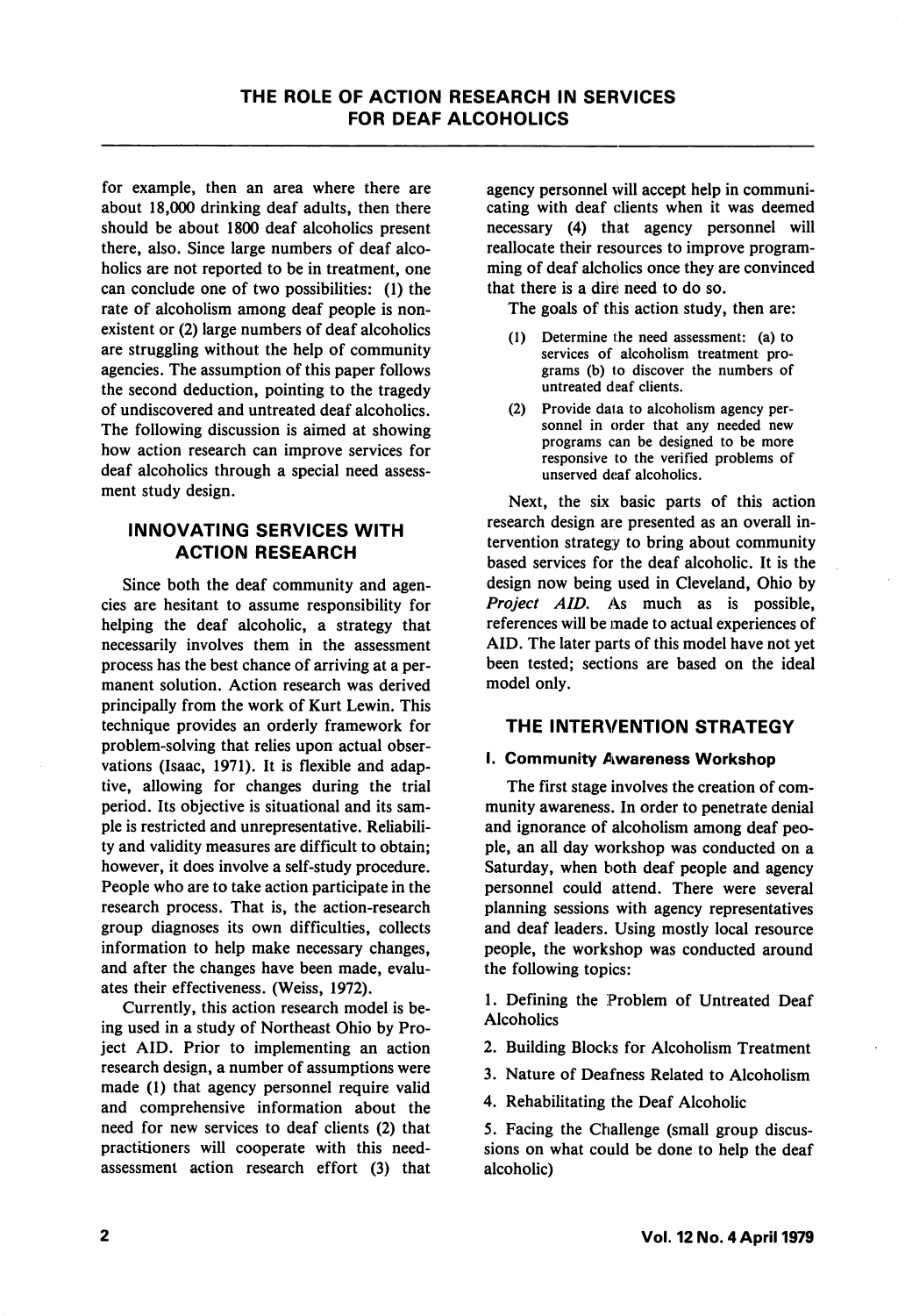6. Commitments for Future Action (over twenty alcoholism and deafness agencies made commitments to offer new services for deaf alcoholic clients)

The proceedings of that workshop were recorded and published as a monograph Dimensions in the Treatment of the Deaf Alco holic.\* Later, the monographs were distributed to deaf leaders and all the agencies which were represented at the workshop.

## II. Seeking Financial Support for Outreach Project

When both influential deaf and agency leaders recognized the problem of the hidden deaf alcoholic as revealed during the workshop sessions, they lended their support to a pro posal for conducting an extensive outreach search for deaf persons who needed service. Section 504 of the 1973 Rehabilitation Act stressed the penalties for agencies whose ser vices were not accessible to the handicapped. A Federal expert had told a local conference that the alcoholism agencies, not the deafness agencies, were responsible for treating the alcoholism of deaf clients. Around the same time, a deaf alcoholic leaped to his death from a treatment facility, leaving a suicide note in which he complained that no one could com municate with him. Letters of support for the new project came in from all over the State of Ohio and the country. Project AID was finally funded by the Cleveland Foundation.

#### III. The Need Assessment Methodology

1. Staff. Persons were selected who had a working knowledge of both deafness and manual language. In addition they had to be willing to be trained in basics in the field of alcoholism. They had to be willing to do out reach work in the evenings and weekends and establish rapport with deaf people.

2. Baseline for Data, Agencies were asked to report any deaf alcoholics that they were treating in the last six months. All new cases during the project year would be compared with this baseline. A dramatic increase in the caseload would most likely be due to Project AID and support the contention that deaf alcoholics were hidden and untreated.

3. Advisory Committee, To select an ad visory committee for Project AID, the director accepted representatives from the deaf com munity as well as those agencies which were actually going to be involved in the referral process. The committee participates in the on going evaluation of the action-research find ings and recommends changes to improve Project AID. This committee will also help in the designing and implementation of the yearend workshop where all the findings will be discussed by all workshop participants.

4. Deaf Awareness, In order to prepare alcoholism agencies for receiving deaf clients from Project AID, a number of informal ses sions were held with key agency personnel on what to expect in counseling relationships with deaf people. Without an exception, these pro fessionals became enthusiastic in efforts to bring deaf alcoholics into treatment.

5. Alcoholism Awareness, By far, the greatest obstacle was overcoming a strong resistance by some leaders from the deaf com munity to any discussion about the extent of alcoholism among deaf people. Outreach activities shifted to a deaf community educa tional program on the general custom and possible dangers of drinking experienced throughout American society. Upon con cluding these basic talks to small groups of deaf people, an invitation was always offered to anyone who would like more help in under standing some specific aspect of alcoholism. This indirect approach was slower, but more effective in eliciting self-referrals.

6. Referral Orientations, When clients did come to Project AID for help regarding some aspect of alcoholism, the formal recordkeeping intake procedures were kept simple. Clients answered questions of a demographic kind, reacted to pictorial test pictures in the life of a typical problem drinker, and filled out a form on their own drinking activities. Much of the intake process was devoted to building

3

<sup>\*</sup>Write to author of this paper for copies.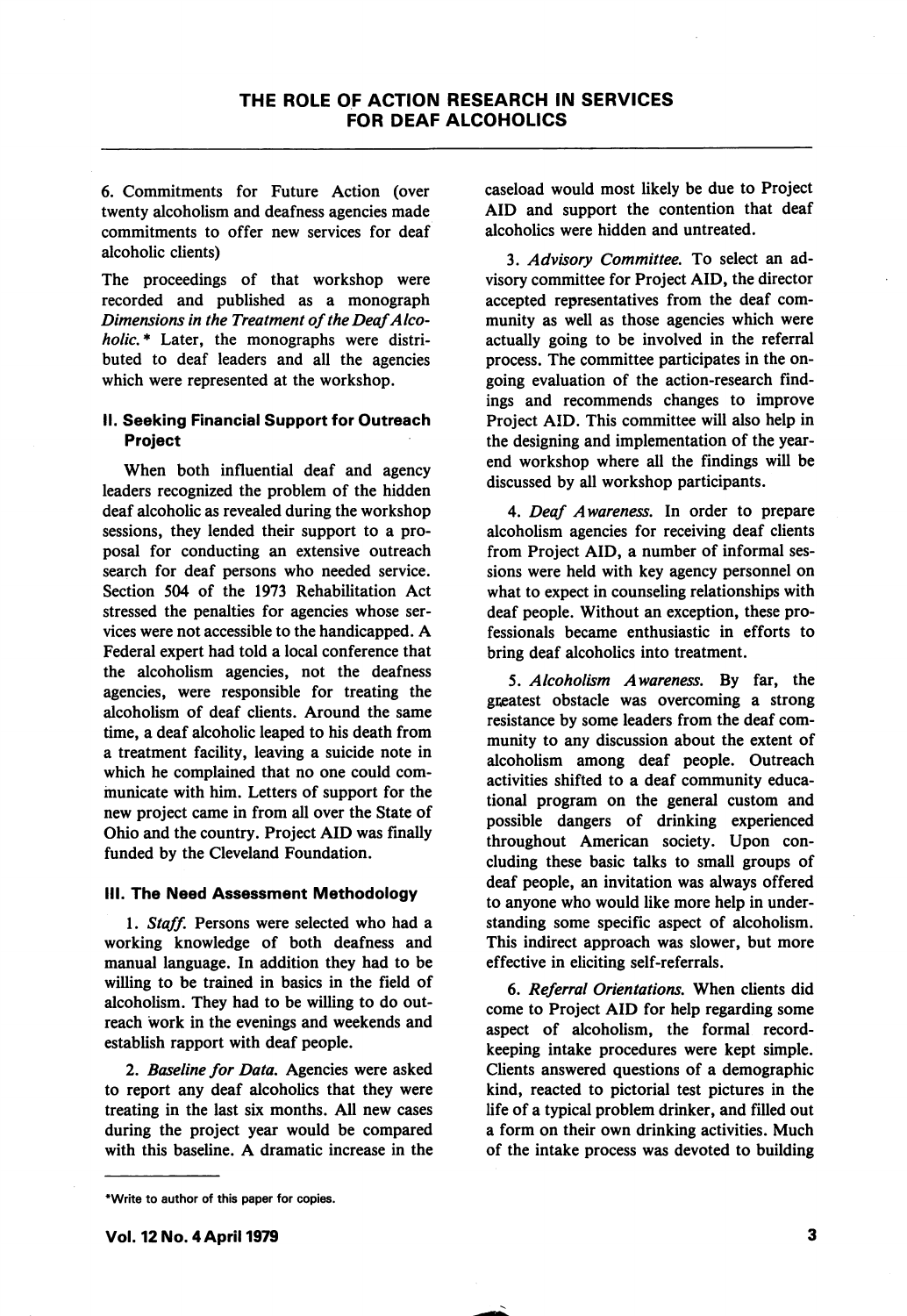rapport with the deaf client and his family. Specific education on necessary alcoholism topics was also provided. If referral for treat ment was required, an in-depth orientation to the receiving agency was given in terms that the deaf person could understand. If at all possi ble, the staff person accompanied the client to the agency to continue the orientation process.

7. Facilitating Service. If needed, Project AID furnishes an interpreter in the counseling provided by the alcoholism therapist to the deaf client. Any other supportive services re quired for the client's problems attributed to deafness (e.g., hearing aids, manual language instruction, etc.) is sought from existing agen cies. At any time, alcoholism therapists can ob tain general and background information on questions about the nature of deafness as a bio-psycho-social disability from Project AID staff.

8. Collecting Data. In order to facilitate the goals of this action research program, all AID staff keep field notes on client and agency contacts. A log is kept of each encounter by recording: the situation (date, place, time, type of encounter); description of the events; new client insights (from either the client or the AID worker) that help to explain the drinking problem; barriers to the helping process (e.g., communication, finances, prejudice, lack of interpreters, etc.); and any other information that will help in the development of an im proved service for deaf clients. The project director will analyze all field notes and write the final report on the findings.

9. Workshop Presentation. Towards the end of the project year, a workshop of the fin dings will be presented to all agencies, organizations, and persons who were involved in this action research. Workshop participants will evaluate the findings and make recommen dations on how to improve services for deaf clients in the following year.

10. Distributing the Monograph. In order to publicize and share the findings and the recommendations, the proceedings of the workshop will be printed and distributed to all participating agencies, organizations, and groups who were involved in the effort to make programs more responsive to the deaf clients.

## IV. Revised Programming for Deaf **Alcoholics**

Program ideas stemming from com mitments at the workshop will be im plemented. If finances allow, the action research model can be undertaken again dur ing this second year.

### V. Follow-up Evaluation of Second Year Modifications

A planning committee from the first workshop could be formed to evalute the pro gress of the second year activities. It may not be necessary to organize another workshop. An evaluation report, however, should be sent to all participating agencies and organizations. Suggestions for improving programming for deaf alcoholics during the third year should also be contained in this report that is being circulated.

#### Implications

This paper analyzed the unique problem of unserved deaf alcoholics. Because of the com plexities involved, this writer has suggested us ing an action research model which involves practitioners and applied researchers on the same team. The six basic stages of this action research intervention strategy were presented and discussed. The joint effort is expected to culminate in a widely supported program that has an excellent chance of permanency.

The ideas presented in this paper are only to be considered as guidelines. Each community will have to adapt this model to fit its own situation and resources. After Project AID has finished its first year, it might be possible to address the model treatment plan for deaf alcoholics in a future paper. Lack of ex perience and knowledge prevented any mean ingful discussion of different therapies to be used with deaf clients at this time. Only the strategy for starting a community-based system for delivering responsive services to deaf alcoholics was discussed in the present paper.